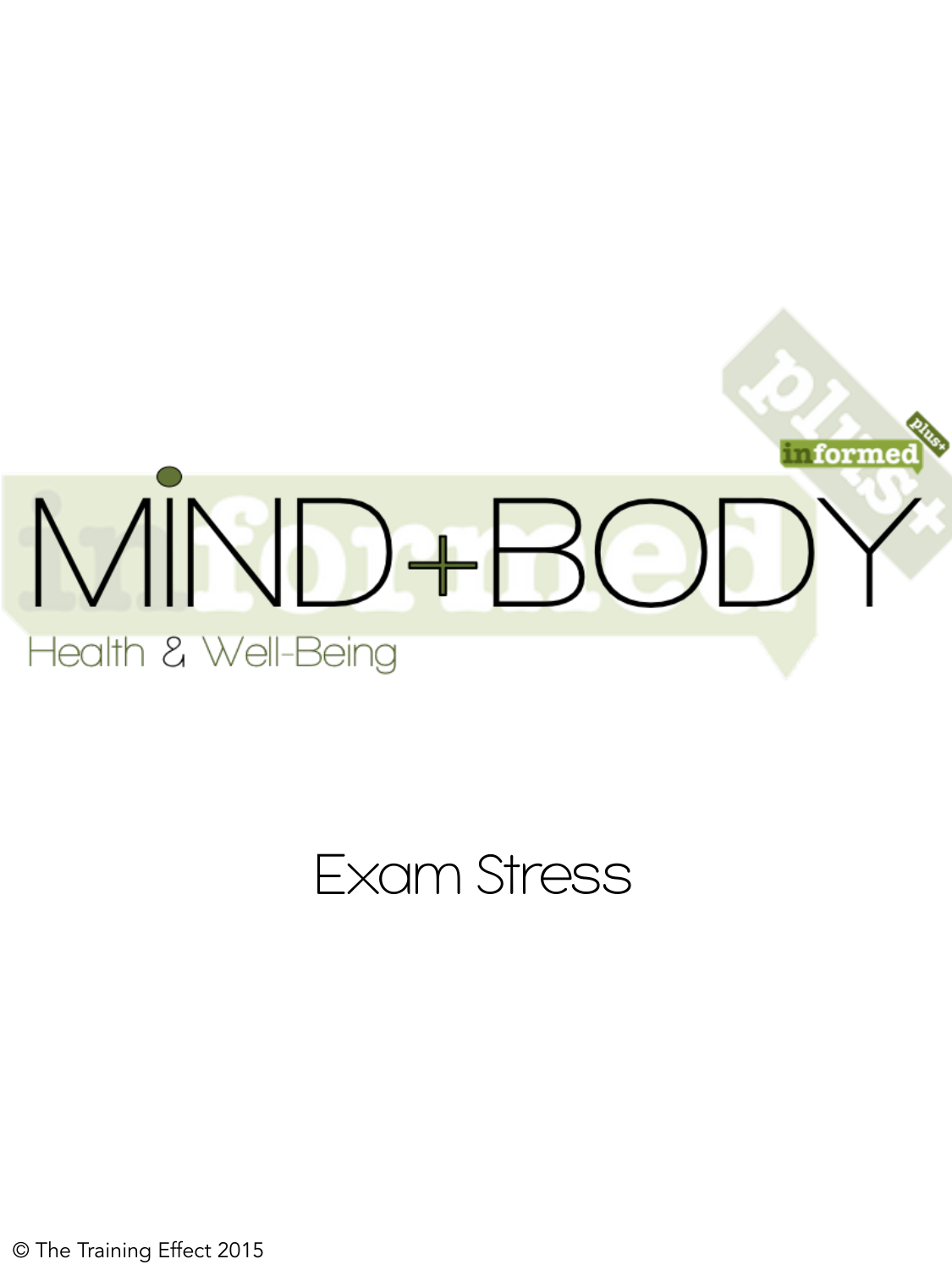

## Exam Stress Advice

While the pressure of exams may be a genuine motivator to knuckle down and get some work done, the pressure of exams can often be too much. If you ever feel like the workload is getting too much for you, or even if you are stressed out on the day of the exam there are things to do to help you relieve some of the stress.

The first thing to do is to recognise when you're feeling stressed, things to look out for include:

- Problems sleeping or constant tiredness
- Increased anxiety, feeling worried or overwhelmed with the workload
- Headaches or dizziness
- Feeling depressed or losing self-esteem
- Loss of appetite
- Being annoyed at things you normally wouldn't

Having one or more of these symptoms may mean you are feeling stressed. However only you know if you are really feeling stressed, compare how you feel normally to really understand whether the pressure is effecting you. If you decide that it is then don't worry, there are many things you can do to relieve some of the stress.

3 Quick and crucial things to remember to do when revising to relieve stress and make you feel better are:

- ü *Eat Well Avoid sugary foods*
- ü *Drink Well Avoid fizzy, sugary or energy drinks*
- ü *Sleep Well Relax, go to bed, get plenty of hours before you start again*

© The Training Effect 2015